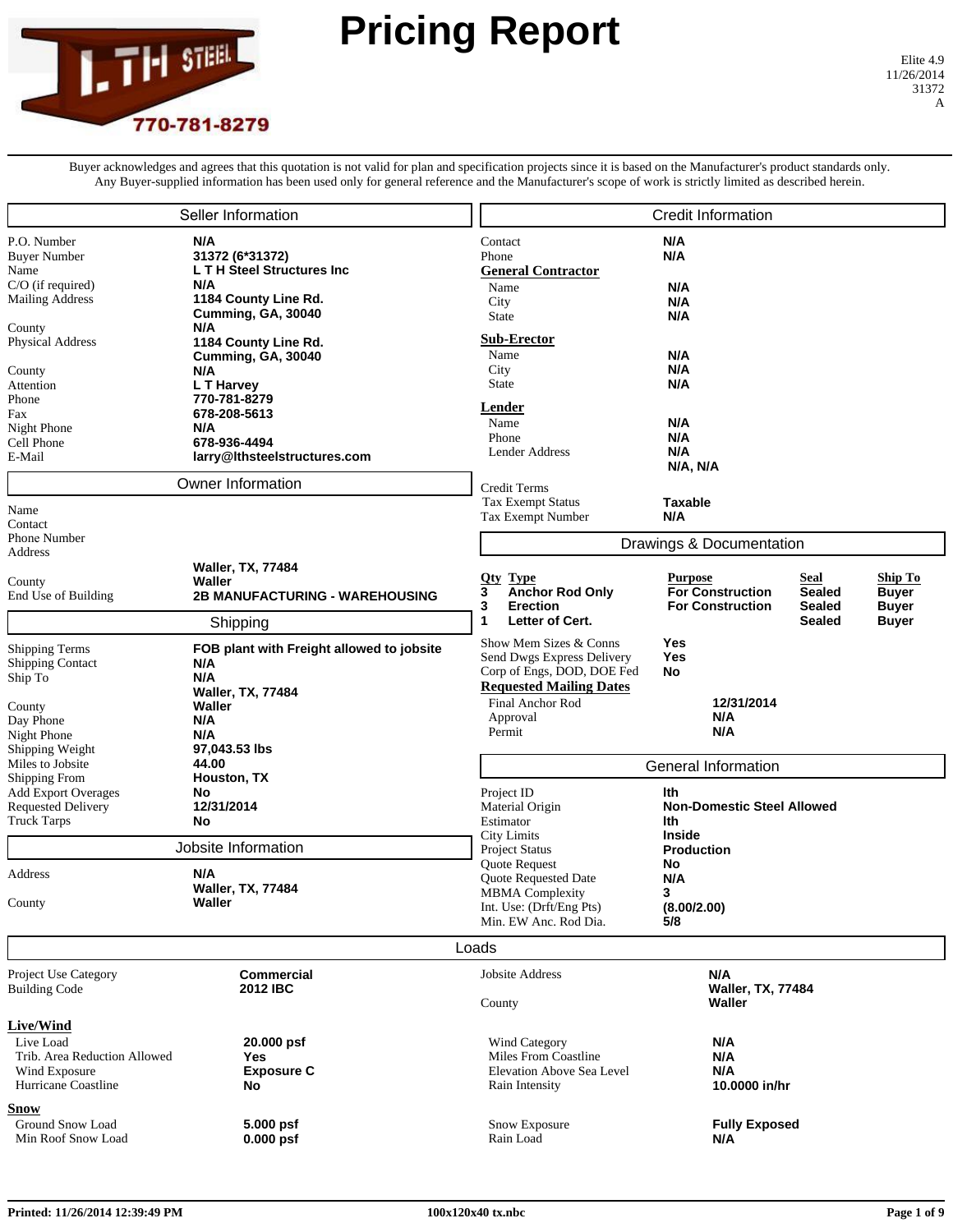| Printed: 11/26/2014 12:39:49 PM                                                                                                                                                                                               | $100x120x40$ tx.nbc                                                                                                    |                                                      | Page 2 of 9 |
|-------------------------------------------------------------------------------------------------------------------------------------------------------------------------------------------------------------------------------|------------------------------------------------------------------------------------------------------------------------|------------------------------------------------------|-------------|
| <b>Seismic</b><br>7.20 %<br>Spectral Response(Ss)<br>N/A<br>Spectral Response(Sh)<br>3.90%<br>Spectral Response(S1)<br>N/A<br>Spectral Response(S2)<br>N/A<br>Accelerated Coefficient (Aa)<br>N/A<br>Velocity Coefficient(Av) | % of Snow Load for Seismic<br>Seismic Zone<br>Near Source Factor<br>Design Seismic for Schools<br>Site Class/Soil Type | <b>Normal</b><br>N/A<br>N/A<br>N/A<br>(D) Stiff Soil |             |

## Sustainability and Energy Efficiency

Sustainability Goal **Other/Local** Climate Controlled Building **No** Energy Efficiency Code **N/A** Has Panel Air Infiltration Requirements **No**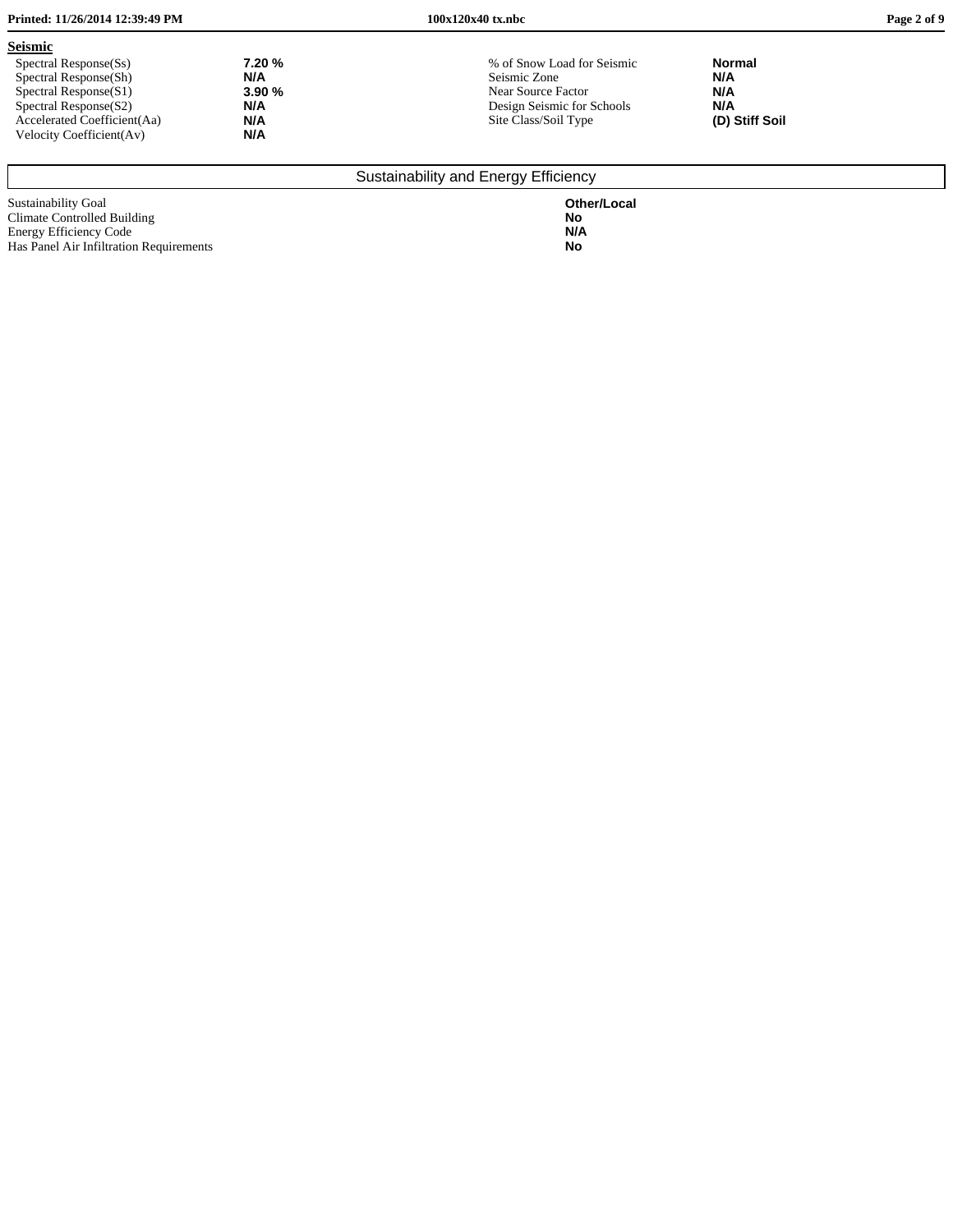| Printed: 11/26/2014 12:39:49 PM                                                                                                                                                                                                                                                                                                                                           |                                         |                                                                      |                                                                                       | 100x120x40 tx.nbc                                                                         |                                                                      |                                              |                                                                                                          |                                                          | Page 3 of 9    |
|---------------------------------------------------------------------------------------------------------------------------------------------------------------------------------------------------------------------------------------------------------------------------------------------------------------------------------------------------------------------------|-----------------------------------------|----------------------------------------------------------------------|---------------------------------------------------------------------------------------|-------------------------------------------------------------------------------------------|----------------------------------------------------------------------|----------------------------------------------|----------------------------------------------------------------------------------------------------------|----------------------------------------------------------|----------------|
|                                                                                                                                                                                                                                                                                                                                                                           |                                         |                                                                      |                                                                                       | New Building A - 100x120x40                                                               |                                                                      |                                              |                                                                                                          |                                                          |                |
| Label - Name<br>Structure<br>Type                                                                                                                                                                                                                                                                                                                                         |                                         | A-100x120x40<br><b>New</b><br><b>Stand Alone</b>                     |                                                                                       | Frame Type<br><b>Elevation A</b>                                                          |                                                                      |                                              | Sidewall                                                                                                 | <b>Symmetrical</b>                                       |                |
|                                                                                                                                                                                                                                                                                                                                                                           |                                         |                                                                      | Loads, Wind Enclosure, Deflections & Sidesway                                         |                                                                                           |                                                                      |                                              |                                                                                                          |                                                          |                |
| <b>Building Loads</b><br>Roof Snow Load By Design<br><b>Risk Factor</b><br><b>Thermal Condition</b><br>Seismic Design Category<br>Wind Speed                                                                                                                                                                                                                              |                                         | 5.000 psf<br>II - Normal<br><b>All Others</b><br>A<br>125.00 mph     |                                                                                       | Snow Is<br>Wind Iw<br>Seismic Ie                                                          | <b>Importance Factors</b><br>Designed Snow Exposure                  |                                              | 1.00<br>N/A<br>1.00                                                                                      | <b>Fully Exposed</b>                                     |                |
| <b>Wind Enclosure</b><br>Enclosure<br>Are all Framed Openings enclosed with materials designed to resist building wind loads?<br>Are all Open Areas for Other enclosed with materials designed to resist building wind loads?<br>Open Building Condition<br><b>Uniform Collateral Loads</b><br>Ceiling Load<br>Ceiling Type<br>Brittle Wall/Dryvit<br>Other               |                                         | $0.000$ psf<br>N/A<br>No<br>1.000 psf                                |                                                                                       |                                                                                           |                                                                      |                                              | Yes<br>Yes                                                                                               | <b>Calculated - Enclosed</b><br><b>Obstructed flow</b>   |                |
| <b>Deflections</b>                                                                                                                                                                                                                                                                                                                                                        |                                         |                                                                      |                                                                                       |                                                                                           |                                                                      |                                              |                                                                                                          |                                                          |                |
| <b>Purlins</b><br>Live<br>Snow<br>Wind<br><b>Total Gravity</b><br><b>Total Uplift</b>                                                                                                                                                                                                                                                                                     | L/150<br>L/180<br>L/180<br>L/120<br>N/A | <b>Default</b><br><b>Default</b><br><b>Default</b><br><b>Default</b> | <b>Rafters</b><br>Live<br>Snow<br>Wind<br><b>Total Gravity</b><br><b>Total Uplift</b> | L/180<br>L/180<br>L/180<br>L/120<br>N/A                                                   | <b>Default</b><br><b>Default</b><br><b>Default</b><br><b>Default</b> |                                              |                                                                                                          |                                                          |                |
| Girts<br>Wall Panel Total Wind<br><b>Endwall Columns</b>                                                                                                                                                                                                                                                                                                                  | L/90<br>L/60<br>L/120                   | <b>Default</b><br><b>Default</b><br><b>Default</b>                   |                                                                                       |                                                                                           |                                                                      |                                              |                                                                                                          |                                                          |                |
| <b>Sidesway</b><br>Crane                                                                                                                                                                                                                                                                                                                                                  |                                         |                                                                      |                                                                                       | <b>Frame</b>                                                                              |                                                                      |                                              |                                                                                                          |                                                          |                |
| H/100<br>Crane                                                                                                                                                                                                                                                                                                                                                            |                                         | <b>Default</b>                                                       |                                                                                       | Live<br>Snow<br>Wind<br><b>Total Gravity</b><br><b>Total Wind</b><br><b>Total Seismic</b> |                                                                      | H/60<br>H/60<br>H/60<br>H/60<br>H/60<br>H/50 | <b>Default</b><br><b>Default</b><br><b>Default</b><br><b>Default</b><br><b>Default</b><br><b>Default</b> | (H/60)<br>(H/60)<br>(H/60)<br>(H/60)<br>(H/60)<br>(H/60) |                |
|                                                                                                                                                                                                                                                                                                                                                                           |                                         |                                                                      |                                                                                       | Topography - Escarpments                                                                  |                                                                      |                                              |                                                                                                          |                                                          |                |
| Does the building lie on the upper half of a hill, ridge, or escarpment?<br>Is this hill, ridge or escarpment unobstructed in any direction by another similar topographic feature within a distance of 100 times its height or 2 miles<br>(3.21 km), whichever is less?                                                                                                  |                                         |                                                                      |                                                                                       |                                                                                           |                                                                      |                                              |                                                                                                          |                                                          | No<br>No       |
| Is the hill or escarpment at least twice as tall as any other topographic features within 2 miles (3.21 km)?<br>Does the average slope on the top half of the hill, ridge, or escarpment equal or exceed 20% (11.3")?<br>Is the height of the hill, ridge or escarpment equal to or greater than 15 feet (49.21 m) for Exposure C or D, or 60ft (196.8 m) for Exposure B? |                                         |                                                                      |                                                                                       |                                                                                           |                                                                      |                                              |                                                                                                          |                                                          | No<br>No<br>No |
| <b>Topographic Effects</b><br>Hill Shape<br>Lh, Horizontal distance of crest to half height of hill or escarpment<br>H, Height of Hill or Escarpment<br>X, Distance From the Crest to the Building Site                                                                                                                                                                   |                                         |                                                                      |                                                                                       | N/A<br>N/A<br>N/A<br>N/A                                                                  |                                                                      |                                              |                                                                                                          |                                                          |                |

| Geometry, Sidewalls & Endwalls                                        |                                                                           |                                                                       |                                                                           |  |  |
|-----------------------------------------------------------------------|---------------------------------------------------------------------------|-----------------------------------------------------------------------|---------------------------------------------------------------------------|--|--|
| Width                                                                 | 100'-0"                                                                   | Length                                                                | 120'-0"                                                                   |  |  |
| <b>SWA</b><br>Eave Height<br>Roof Slope<br>Distance To Ridge<br>Girts | 40'-0"<br>1.000000 / 12<br>$50 - 0$ "<br>Optimize - Bypass(8.0" Designed) | <b>SWC</b><br>Eave Height<br>Roof Slope<br>Distance To Ridge<br>Girts | 40'-0"<br>1.000000 / 12<br>$50 - 0$ "<br>Optimize - Bypass(8.0" Designed) |  |  |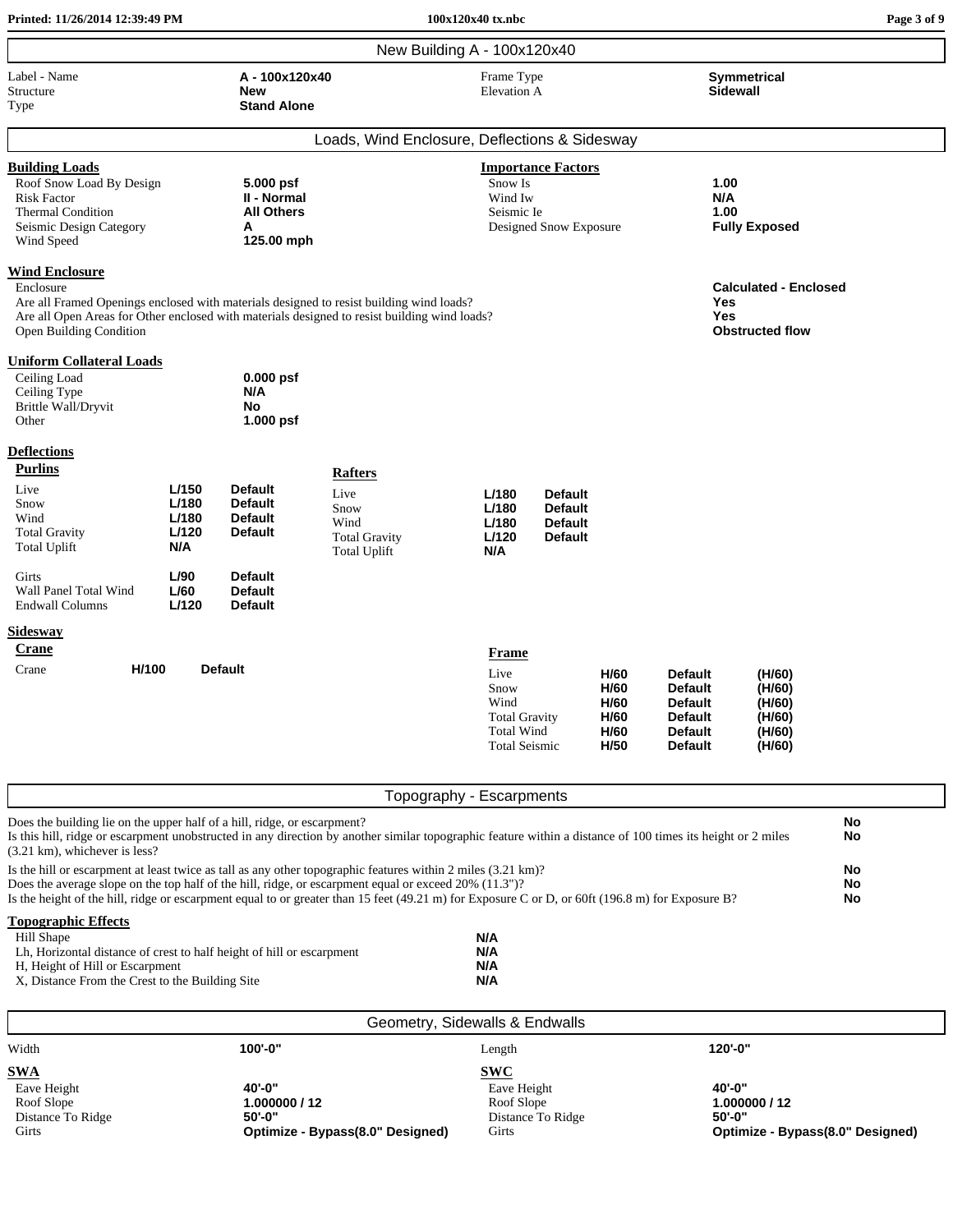| New Building A - 100x120x40 Continued<br>Geometry, Sidewalls & Endwalls Continued<br><b>EWB</b><br><b>EWD</b><br>Type<br><b>Bearing</b><br>Frame with Hot-Rolled<br>Frame with Hot-Rolled<br>Type<br><b>Bearing</b><br>Rafter<br>Rafter<br>Girts<br>Optimize - Bypass(8.0" Designed)<br>Girts<br>Optimize - Bypass(8.0" Designed)<br><b>System Standard 1'-2"</b><br><b>System Standard 1'-2"</b><br><b>User Specified Setback</b><br>User Specified Setback<br>$1 - 2"$<br>$1 - 2"$<br>Designed Setback<br>Designed Setback<br>Purlins<br><b>Optimize (8" Designed)</b><br><b>Pregalvanized Secondary</b><br>No<br>Red<br>Hot-Dipped Primary<br><b>Steel Shop Coat</b><br>No<br><b>Plated</b><br>N/A<br><b>Bolt Finish</b><br>Seal Welds |  |
|-------------------------------------------------------------------------------------------------------------------------------------------------------------------------------------------------------------------------------------------------------------------------------------------------------------------------------------------------------------------------------------------------------------------------------------------------------------------------------------------------------------------------------------------------------------------------------------------------------------------------------------------------------------------------------------------------------------------------------------------|--|
|                                                                                                                                                                                                                                                                                                                                                                                                                                                                                                                                                                                                                                                                                                                                           |  |
|                                                                                                                                                                                                                                                                                                                                                                                                                                                                                                                                                                                                                                                                                                                                           |  |
|                                                                                                                                                                                                                                                                                                                                                                                                                                                                                                                                                                                                                                                                                                                                           |  |
|                                                                                                                                                                                                                                                                                                                                                                                                                                                                                                                                                                                                                                                                                                                                           |  |
|                                                                                                                                                                                                                                                                                                                                                                                                                                                                                                                                                                                                                                                                                                                                           |  |
| <b>Bracing</b>                                                                                                                                                                                                                                                                                                                                                                                                                                                                                                                                                                                                                                                                                                                            |  |
| Rod<br>Roof<br>(EWB to EWD) @ Bays<br>2, 4<br>2 Tier Rod<br>(EWB to EWD) @ Bays<br>1, 5<br>SWA<br>2 Tier Rod<br>(EWD to EWB) @ Bays<br>5, 1<br><b>SWC</b><br><b>EWB</b><br>2 Tier Rod<br>(SWC to SWA) @ Bays<br>5, 3<br><b>EWD</b><br>(SWA to SWC) @ Bays<br>2 Tier Rod<br>1, 3<br>Purlins<br><b>Knock-In Bridging Angles Allowed</b><br><b>Knock-In Bridging Angles Allowed</b><br>Girts<br><b>Standard</b><br>Rafter Flange Braces<br><b>Standard</b><br>Column Flange Braces                                                                                                                                                                                                                                                           |  |
| <b>Portal Frames</b><br><b>SWA</b><br><b>SWC</b><br>Rod Tiers Above<br>N/A<br>Rod Tiers Above<br>N/A<br>0.0000"<br>0.0000"<br>Max Column Web Depth<br>Max Column Web Depth<br>0.0000"<br>0.0000"<br>Max Rafter Web Depth<br>Max Rafter Web Depth                                                                                                                                                                                                                                                                                                                                                                                                                                                                                          |  |
| * Note - If Rods are selected, Manufacturer may adjust bracing tiers or substitute angle for a more efficient design.                                                                                                                                                                                                                                                                                                                                                                                                                                                                                                                                                                                                                     |  |
| Spacing                                                                                                                                                                                                                                                                                                                                                                                                                                                                                                                                                                                                                                                                                                                                   |  |
| <b>Bay Spacing</b><br>5@24'-0"<br>(EWB-EWD)<br><b>EWB Column Spacing</b><br>(SWC-SWA)<br>5@20'-0"<br>5@20'-0"<br><b>EWD Column Spacing</b><br>(SWA-SWC)<br><b>EWB Column Recesses</b><br>(SWC-SWA)<br>$0.0$ ", $0.0$ ", $0.0$ ", $0.0$ ", $0.0$ ", $0.0$ "<br><b>EWD Column Recesses</b><br>(SWA-SWC)<br>$0.0$ ", $0.0$ ", $0.0$ ", $0.0$ ", $0.0$ ", $0.0$ "                                                                                                                                                                                                                                                                                                                                                                             |  |
| * Note - Negative column recess raises the base of the column above the finished floor.                                                                                                                                                                                                                                                                                                                                                                                                                                                                                                                                                                                                                                                   |  |
| 3'-6", 3'-10", 6'-0", 6'-0", 6'-0", 6'-0", 4'-3",<br><b>SWA Girt Spacings</b><br>(Base to Eave)<br>System Standard<br><b>SWC Girt Spacings</b><br><b>System Standard</b><br>3'-6", 3'-10", 6'-0", 6'-0", 6'-0", 6'-0", 4'-3",<br>(Base to Eave)<br>3'-6", 3'-10", 6'-0", 6'-0", 6'-0", 6'-0", 4'-3", 5'-8 1/2",<br><b>EWB</b> Girt Spacings<br>(Base to Peak)<br><b>System Standard</b><br><b>System Standard</b><br>3'-6", 3'-10", 6'-0", 6'-0", 6'-0", 6'-0", 4'-3", 5'-8 1/2",<br><b>EWD Girt Spacings</b><br>(Base to Peak)                                                                                                                                                                                                           |  |
| Purlin Spacing<br>(Nominal Horizontal Distance)<br><b>System Standard</b>                                                                                                                                                                                                                                                                                                                                                                                                                                                                                                                                                                                                                                                                 |  |
| 2@4'-4 9/16", 8@5'-0 3/16"<br>Designed Purlin Spacings on the Slope - SWA<br>(Eave to Peak)                                                                                                                                                                                                                                                                                                                                                                                                                                                                                                                                                                                                                                               |  |
| 2@4'-4 9/16", 8@5'-0 3/16"<br>(Eave to Peak)<br>Designed Purlin Spacings on the Slope - SWC<br>* Note - Purlin and girt depths, DESIGNED purlin locations, and SYSTEM SPECIFIED girt locations are supplied for reference only, and may be changed at Manufacturer's<br>discretion without notice unless specifically stated otherwise in the "Notes" section of this document.                                                                                                                                                                                                                                                                                                                                                           |  |
| <b>Frame Groups</b>                                                                                                                                                                                                                                                                                                                                                                                                                                                                                                                                                                                                                                                                                                                       |  |
| Group Number<br>1 (Clearspan)<br>Frame Lines<br>$2$ to $5$<br>Hardened Washers for High Strength Bolts<br>No                                                                                                                                                                                                                                                                                                                                                                                                                                                                                                                                                                                                                              |  |
| <b>SWC</b><br><b>SWA</b><br>Column<br><b>Tapered Allowed</b><br>Column<br><b>Tapered Allowed</b><br>Unbraced<br>No<br>Unbraced<br><b>No</b><br>Max Column Web Depth<br>60.0"<br>Max Column Web Depth<br>60.0"<br>60.0"<br>60.0"<br>Max Rafter Web Depth<br>Max Rafter Web Depth<br><b>Exterior Column Elevation</b><br><b>At Finished Floor</b><br><b>Exterior Column Elevation</b><br><b>At Finished Floor</b>                                                                                                                                                                                                                                                                                                                           |  |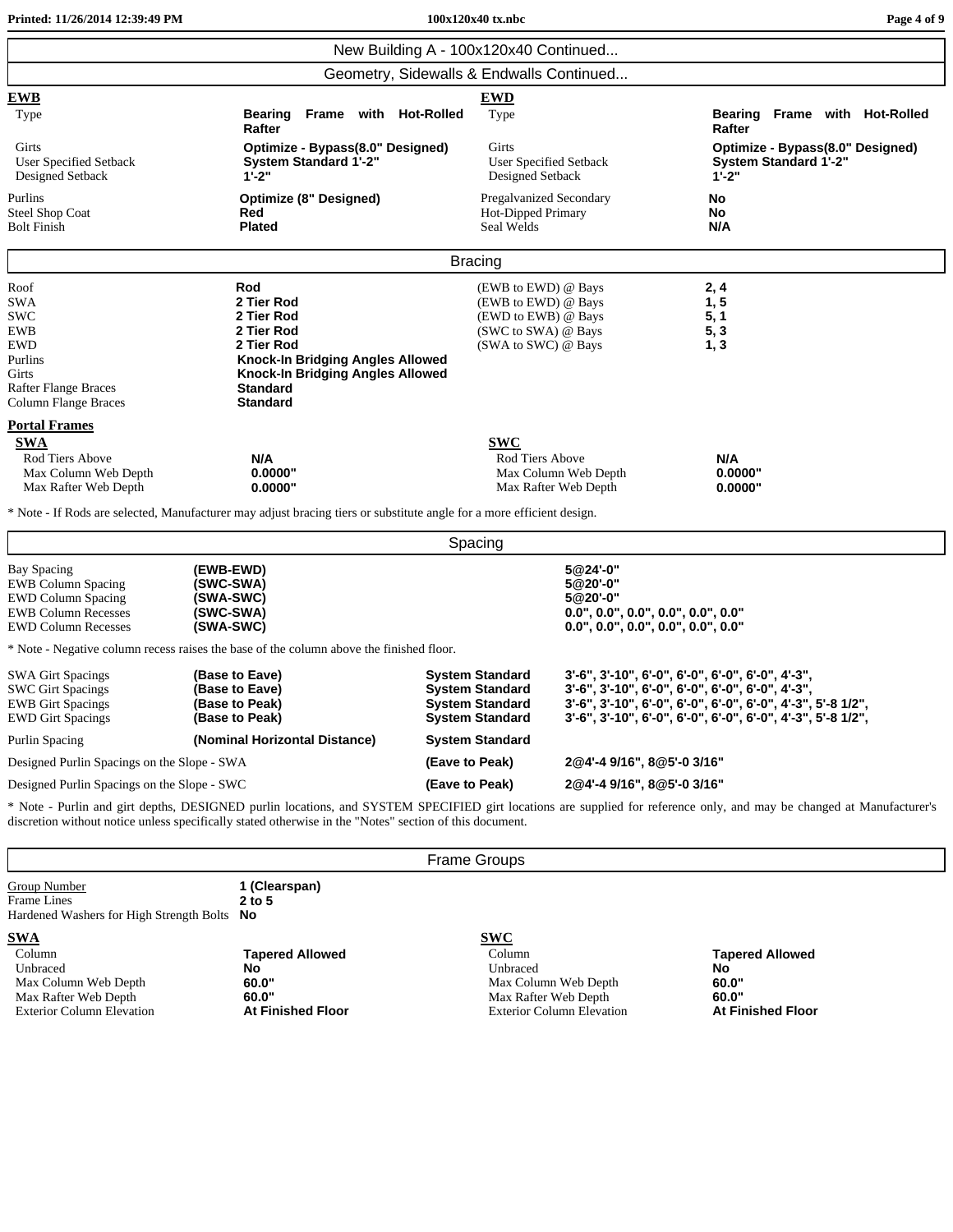**Printed: 11/26/2014 12:39:49 PM 100x120x40 tx.nbc Page 5 of 9**

г

|                                                                                                                                                                           |                                                                                           | Roof Panel (12,796 sqft)                                                                                                                                                          |                                            |
|---------------------------------------------------------------------------------------------------------------------------------------------------------------------------|-------------------------------------------------------------------------------------------|-----------------------------------------------------------------------------------------------------------------------------------------------------------------------------------|--------------------------------------------|
| Type<br>Gauge<br>Thickness<br>Color<br>Finish Warranty<br><b>Interior Panel</b><br>R Value<br><b>Exterior Skin</b><br><b>Seamer Rental</b><br><b>Fastener Information</b> | <b>PBR</b><br>26<br>N/A<br><b>SIG - 200 TBD</b><br><b>Yes</b><br>N/A<br>N/A<br>N/A<br>N/A | <b>Options</b><br>SS Clip Type<br><b>Thermal Blocks</b><br>FM-4471 Roof Panel Anchorage<br><b>UL90</b><br>Eave Icing<br>Wide Tape<br>Purchase Hand Crimper to ship with Panels No | N/A<br>N/A<br>No<br>Yes<br>No<br><b>No</b> |
| Type<br>Head Finish<br>Length                                                                                                                                             | Self-Drilling<br>Long-Life<br>$1 - 1/2"$                                                  | <b>Weathertightness Warranty</b><br>Type<br>Term                                                                                                                                  | N/A<br>N/A                                 |

\* Note - An asterisk (\*) next to the color indicates <sup>a</sup> Signature 300 color selection.

\* Note - Insulation not included unless specified on the Insulation page of this document.

| Wall Panel (19,400 sqft)                                                                                                  |                                                                       |                                                                                                                                |                                                                             |  |
|---------------------------------------------------------------------------------------------------------------------------|-----------------------------------------------------------------------|--------------------------------------------------------------------------------------------------------------------------------|-----------------------------------------------------------------------------|--|
| Type<br>Gauge<br>Thickness<br>Color<br>Finish Warranty<br><b>Interior Panel</b><br>R Value<br><b>Fastener Information</b> | <b>PBR</b><br>26<br>N/A<br><b>SIG - 200 TBD</b><br>Yes.<br>N/A<br>N/A | <b>Options</b><br><b>Reverse Rolled</b><br>Concrete Notch<br>Sealed Wall<br>Eave Closure<br>Rake Closure<br><b>Base Option</b> | No<br>No<br>Yes<br>Yes<br>Yes<br>Base Angle and Flash - Match Wall<br>Color |  |
| Type<br><b>Head Finish</b><br>Length                                                                                      | Self-Drilling<br><b>Standard</b><br>$1 - 1/2"$                        | <b>Base Trim</b><br><b>Base Color</b><br>Base Closure Strips<br><b>Outside Metal EW Closures</b><br>Foam Tape (If applicable)  | N/A<br><b>SIG - 200 TBD</b><br><b>Yes</b><br>No<br>No                       |  |

\* Note - An asterisk (\*) next to the color indicates <sup>a</sup> Signature 300 color selection.

|                                                                                                            |                                                                                                                                   | Trim                                                                                                                                                                                                                         |                                                              |
|------------------------------------------------------------------------------------------------------------|-----------------------------------------------------------------------------------------------------------------------------------|------------------------------------------------------------------------------------------------------------------------------------------------------------------------------------------------------------------------------|--------------------------------------------------------------|
| <b>SWA Options</b><br>Trim Type<br>Gutter Type<br>Gutter Type by Design                                    | <b>Gutters and Downspouts</b><br><b>Southern</b><br><b>Southern</b>                                                               | <b>SWC Options</b><br>Trim Type<br>Gutter Type<br>Gutter Type by Design                                                                                                                                                      | <b>Gutters and Downspouts</b><br>Southern<br><b>Southern</b> |
| <b>EWB Options</b><br>Trim Type                                                                            | <b>Rake Trim</b>                                                                                                                  | <b>EWD Options</b><br>Trim Type                                                                                                                                                                                              | <b>Rake Trim</b>                                             |
| <b>Color Selections</b><br>Eave<br>Rake<br>Corner<br>Gutters<br>Downspouts<br>Roof to Roof<br>Roof to Wall | N/A<br><b>SIG - 200 TBD</b><br><b>SIG - 200 TBD</b><br><b>SIG - 200 TBD</b><br><b>SIG - 200 TBD</b><br><b>None</b><br><b>None</b> | Trim Profile<br>Trim is 26 gauge unless noted otherwise.<br>(*) Denotes Signature 300 color.<br>Trim for roof/wall system with Sig 300 color is 24 gauge.<br>* Note - Gutters selected may differ from the Gutters designed. | <b>Classic</b>                                               |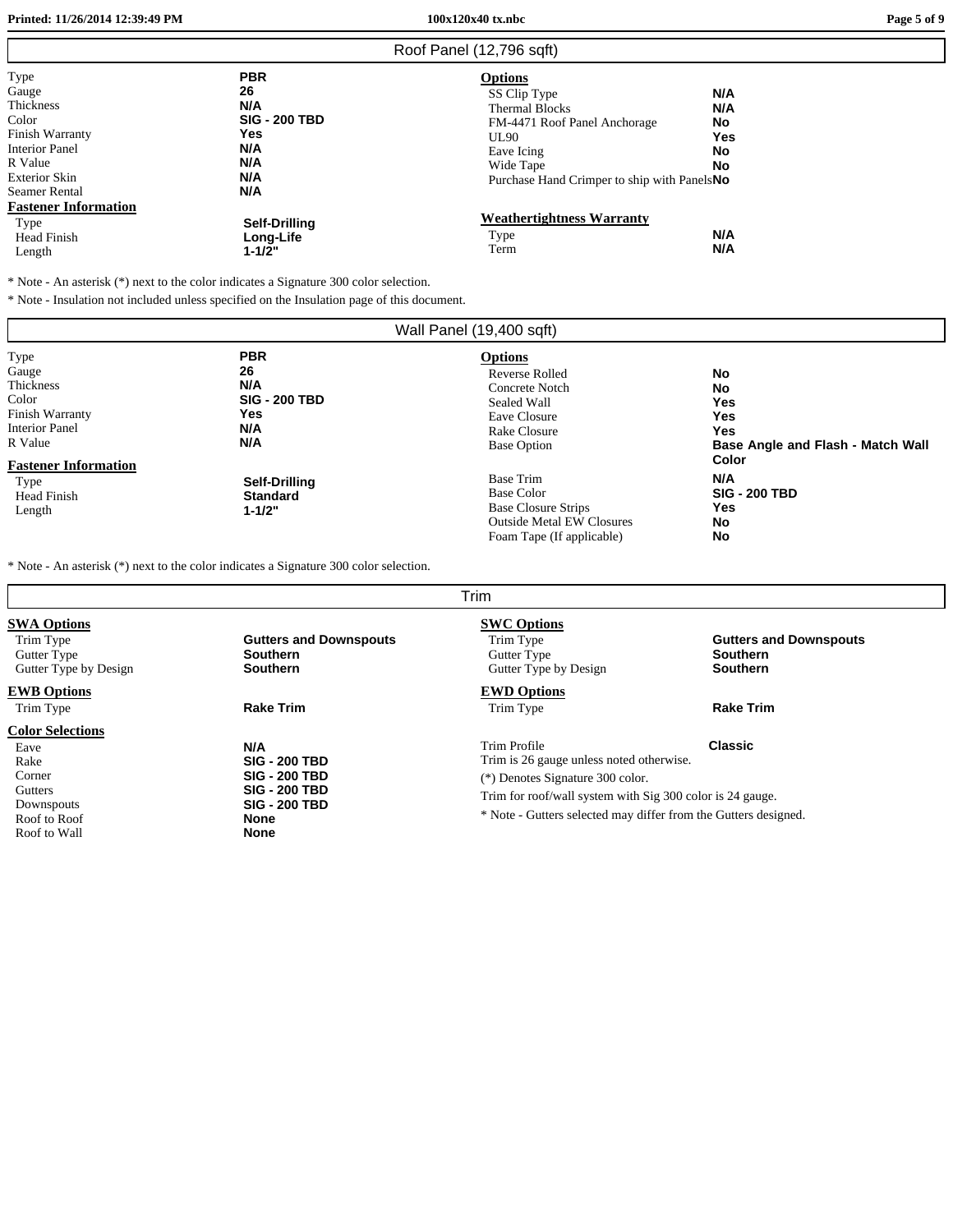**Printed: 11/26/2014 12:39:49 PM 100x120x40 tx.nbc Page 6 of 9**

|                                                                                                                                                    | New Building A - 100x120x40 Continued                                                     |                                                                                                                                                                                                                |                                                                                                                                                                                   |  |  |
|----------------------------------------------------------------------------------------------------------------------------------------------------|-------------------------------------------------------------------------------------------|----------------------------------------------------------------------------------------------------------------------------------------------------------------------------------------------------------------|-----------------------------------------------------------------------------------------------------------------------------------------------------------------------------------|--|--|
|                                                                                                                                                    | Accessories                                                                               |                                                                                                                                                                                                                |                                                                                                                                                                                   |  |  |
| <b>Downspouts</b>                                                                                                                                  |                                                                                           |                                                                                                                                                                                                                |                                                                                                                                                                                   |  |  |
| Elevation<br>Bay<br>Quantity<br>Height                                                                                                             | <b>SWA</b><br>N/A<br>5<br>40'-0"                                                          | Distance From Left Column<br>Distance From Left Steelline<br>Elbow<br>Trim                                                                                                                                     | $0 - 0"$<br>$0 - 0$ "<br>Yes<br><b>SIG - 200 TBD</b>                                                                                                                              |  |  |
| Elevation<br>Bay<br>Quantity<br>Height<br><b>Walk Doors</b>                                                                                        | <b>SWC</b><br>N/A<br>5<br>40'-0"                                                          | Distance From Left Column<br>Distance From Left Steelline<br>Elbow<br>Trim                                                                                                                                     | 0'-0"<br>$0 - 0"$<br>Yes<br><b>SIG - 200 TBD</b>                                                                                                                                  |  |  |
| Elevation<br>Bay<br>Quantity<br>Size<br>Style<br>Type<br>Primer Color<br>In Liner<br><b>ADA</b> Door Compliancy<br>Wind Rated<br><b>DBCI</b> Doors | <b>EWB</b><br>4<br>1<br>3070<br>M - Solid<br><b>Knock Down</b><br>White<br>No<br>No<br>No | Distance From Left Steelline<br>Distance From Left Column<br>Distance From Floor<br>Trim<br>Lockset<br>Swing<br>Glazing<br>Options<br>Closer                                                                   | $68 - 6"$<br>$8 - 6"$<br>$0 - 0"$<br><b>SIG - 200 TBD</b><br>Panic<br>N/A<br>N/A<br><b>Insulated</b><br>No                                                                        |  |  |
| Elevation<br>Bay<br>Quantity<br>Series<br>Size<br>Color                                                                                            | <b>SWA</b><br>3<br>1<br>5000<br>16X18<br><b>Burnished Slate</b>                           | Distance From Left Steelline<br>Distance From Floor<br>Distance From Left Column<br><b>Resist Wind Load</b><br>Insulated<br>Seal<br>Operator<br><b>Remote Transmitter</b>                                      | 52'-0"<br>0'-0"<br>4'-0"<br><b>Yes</b><br>No<br><b>Header Seal</b><br>1/2<br>HP<br><b>Electric</b><br>(with<br>Operator<br><b>Remote Transmitter)</b>                             |  |  |
| Elevation<br>Bay<br>Quantity<br>Series<br>Size<br>Color                                                                                            | <b>SWA</b><br>4<br>1<br>5000<br>16X18<br><b>Burnished Slate</b>                           | Hood<br>Distance From Left Steelline<br>Distance From Floor<br>Distance From Left Column<br><b>Resist Wind Load</b><br>Insulated<br>Seal<br>Operator                                                           | Yes<br>No<br>76'-0"<br>0'-0"<br>$4 - 0"$<br>Yes<br>No<br><b>Header Seal</b><br>HP<br>1/2<br><b>Electric</b><br>Operator<br>(with<br><b>Remote Transmitter)</b>                    |  |  |
| Elevation<br>Bay<br>Quantity<br>Series<br>Size<br>Color                                                                                            | <b>EWB</b><br>2<br>1<br>5000<br>16X18<br><b>Burnished Slate</b>                           | <b>Remote Transmitter</b><br>Hood<br>Distance From Left Steelline<br>Distance From Floor<br>Distance From Left Column<br><b>Resist Wind Load</b><br>Insulated<br>Seal<br>Operator<br><b>Remote Transmitter</b> | Yes<br>No<br>22'-0"<br>$0 - 0"$<br>$2' - 0''$<br><b>Yes</b><br>No<br><b>Header Seal</b><br>1/2<br>HP<br><b>Electric</b><br>(with<br>Operator<br><b>Remote Transmitter)</b><br>Yes |  |  |
| Elevation<br>Bay<br>Quantity<br>Series<br>Size<br>Color                                                                                            | <b>SWC</b><br>2<br>1<br>5000<br>16X18<br><b>Burnished Slate</b>                           | Hood<br>Distance From Left Steelline<br>Distance From Floor<br>Distance From Left Column<br><b>Resist Wind Load</b><br>Insulated<br>Seal<br>Operator<br><b>Remote Transmitter</b>                              | No<br>28'-0"<br>$0 - 0$ "<br>4'-0"<br><b>Yes</b><br>No<br><b>Header Seal</b><br>HP<br>1/2<br><b>Electric</b><br>Operator<br>(with<br><b>Remote Transmitter)</b><br>Yes            |  |  |
|                                                                                                                                                    |                                                                                           | Hood                                                                                                                                                                                                           | No                                                                                                                                                                                |  |  |

\* Note - A framed opening and framed opening flash is included for each DBCI Door.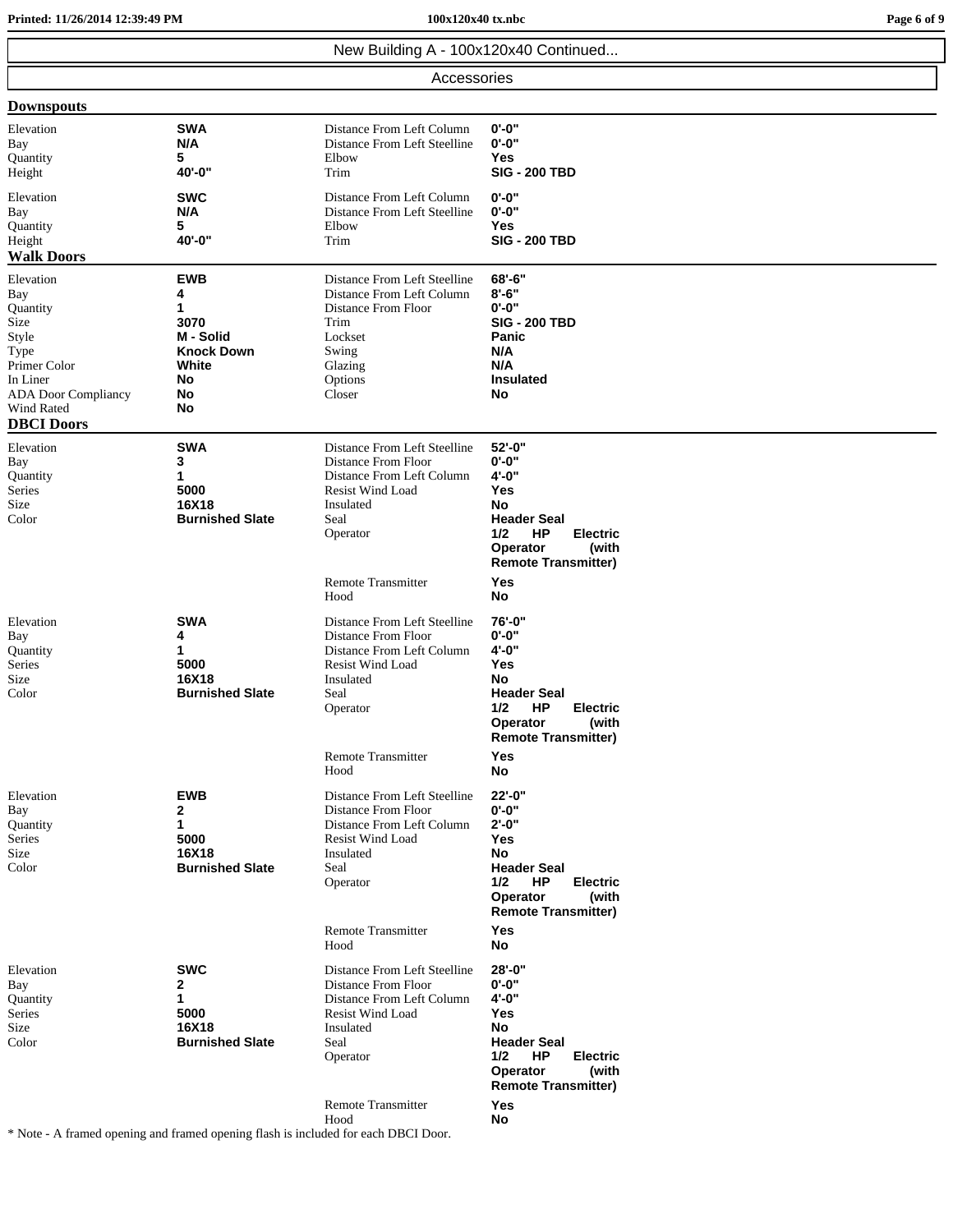**Printed: 11/26/2014 12:39:49 PM 100x120x40 tx.nbc Page 7 of 9**

|                                                                                                                                             |                                                                                                   |                                                                                              | Insulation                                  |  |
|---------------------------------------------------------------------------------------------------------------------------------------------|---------------------------------------------------------------------------------------------------|----------------------------------------------------------------------------------------------|---------------------------------------------|--|
| <b>Insulation</b>                                                                                                                           |                                                                                                   |                                                                                              |                                             |  |
| Type<br>Facing<br>Tabs<br>Thickness<br>Roof Insulation<br><b>Starter Rolls</b><br><b>Running Rolls</b><br>Roll Length<br>Include Patch Tape | <b>Blanket</b><br>WMP-VR-R<br>2 @ 3"<br>4.00"<br>12,444 sqft<br>4'-0"<br>$6' - 0''$<br>N/A<br>Yes | Insulate<br><b>SWA</b><br><b>SWC</b><br><b>EWB</b><br><b>EWD</b><br>Roof<br><b>Partition</b> | No<br>No<br>No<br>No<br><b>Yes</b><br>No    |  |
| Type<br>Facing<br>Tabs<br>Thickness<br>Wall Insulation<br><b>Starter Rolls</b><br><b>Running Rolls</b><br>Roll Length<br>Include Patch Tape | <b>Blanket</b><br>WMP-VR-R<br>2 @ 3"<br>4.00"<br>18,481 sqft<br>4'-0"<br>6'-0"<br>N/A<br>Yes      | Insulate<br><b>SWA</b><br><b>SWC</b><br><b>EWB</b><br><b>EWD</b><br>Roof<br><b>Partition</b> | <b>Yes</b><br>Yes<br>Yes<br>Yes<br>No<br>No |  |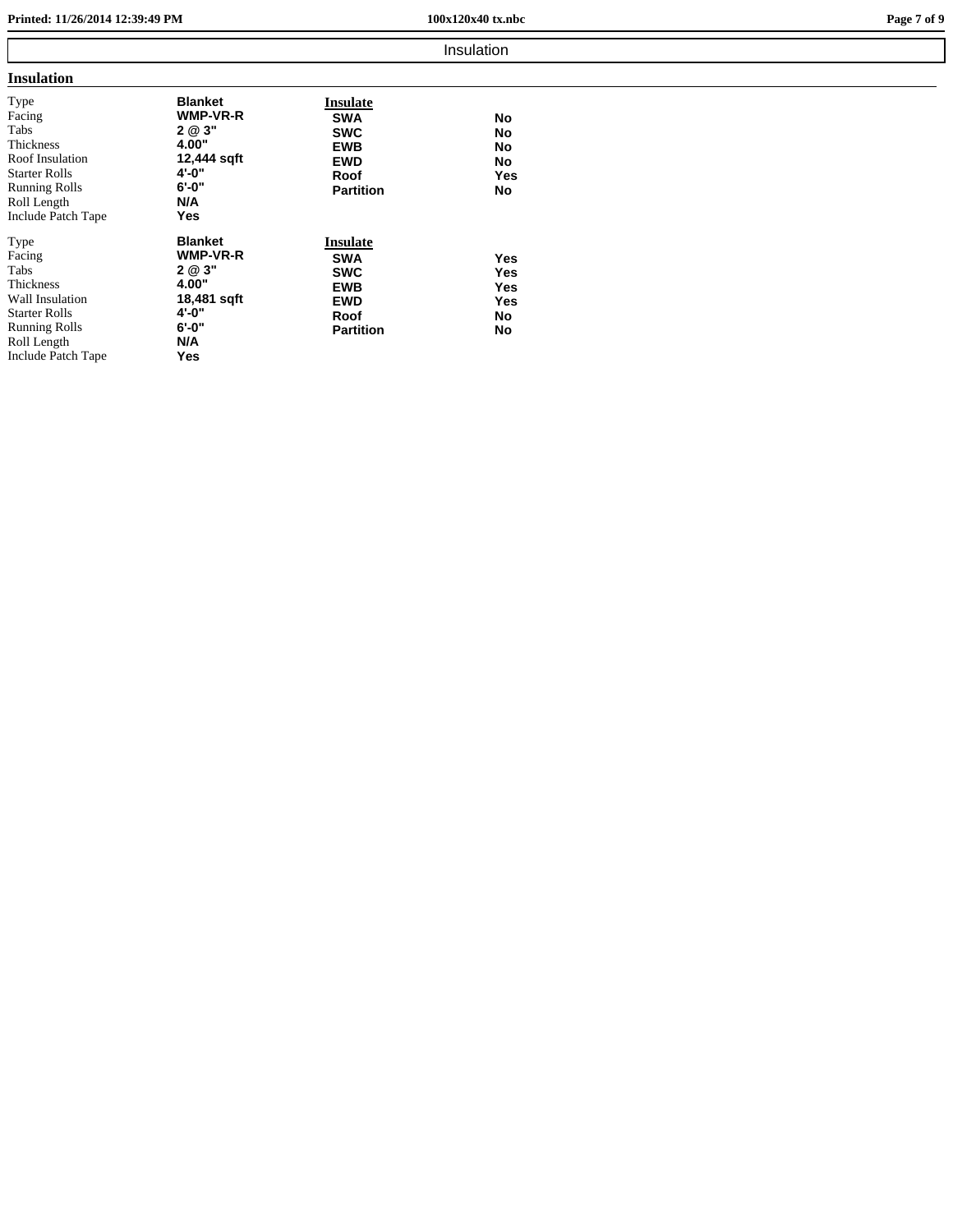- Note: If project contains screw-down roof or wall panels, they may be up to 45'-0" in length (at Manufacturer's discretion) unless otherwise noted. If project contains standing seam panels, they may be up to 53'-0" in length (at Manufacturer's discretion) unless otherwise noted.
- Note: NOTICE: Uniform visual appearance of Galvalume® Plus coated panels cannot be guaranteed. The Galvalume® Plus coating is subject to variances in spangle from coil to coil which may result in a noticeable shade variation in installed panels. The Galvalume® Plus coating is also subject to differential weathering after panel installation. Panels may appear to be different shades due to this weathering characteristic. If uniform visual appearance is required, Manufacturer recommends that our prepainted Signature® 200 or Signature® 300 panels be used in lieu of Galvalume® Plus. Shade variations in panels manufactured from Galvalume® Plus coated material do not diminish the structural integrity of the product. These shade variations should be anticipated and are not <sup>a</sup> cause for rejection.
- Note: If soil profile other than (D), (4), (SD), (S4) is to be used, the Manufacturer requires a sealed letter or copy of a soils report from a registered design professional stating the soil type to be used in the design of the metal building.
- Note: Any in-plant inspection requirements must be noted on this document, and will be at the Buyer's expense.
- Note: Buyer acknowledges that, although minimum loads may be supplied automatically, it is Buyer's responsibility to determine the intended use of the Metal Building System ordered, its appropriateness for all loads to be encountered, including but not limited to, live load, wind load, snow/ice load, water load, collateral and auxiliary loads, as well as its appropriateness for drainage systems and compliance with the requirements of all governing code bodies, statutory and regulatory agencies.
- Note: All design information provided is preliminary, including but not limited to "Designed", "System Standard" and "Default" design criteria. The Manufacturer will not be responsible for conditions resulting from changes in the final design unless that specific requirement is noted on the Purchase Order.
- Note: Manufacturer's specifications, including welding standards and specifications, are applicable unless specifically described otherwise on this document. If plans, specifications, and/or Buyer's Purchase Order accompany this document, and there is <sup>a</sup> conflict between those documents and Manufacturer's standard specifications, the Manufacturer's standard specifications shall prevail unless specifically listed on this document. The words "See Attached" do not fulfill this reference requirement.
- Note: The complexity rating is derived from the geometry and accessories input into the builder system. The use of Miscellaneous Adds, Project Notes, or any other modifications can influence this rating. Manufacturer reserves the right to change this rating at any time without notification.
- Note: Anchor Rods are not supplied by Manufacturer unless noted specifically on this document. Embedment length is not designed by Manufacturer.
- Note: All Support Beams (spandrel beams) are designed and priced with the assumption that the beam is located at or within 2'-0" of the top of the open area material and that the open area does not extend above the eave line and/or roofline.
- Note: Buyer is responsible for determining the correct fastener length for use with the insulation used on the project. See the Help file or contact the Manufacturer for documents regarding the proper selection of fasteners, clips and thermal blocks.
- Note: Structural paint is intended as <sup>a</sup> primer. The primers supplied by the Manufacturer are not intended to provide the uniformity of appearance of <sup>a</sup> finish coat nor to provide extended protection if subjected to prolonged exposure. If immediate erection of steel is not possible, it must be protected from exposure to atmospheric and/or environmental conditions that may be detrimental to primer performance. These conditions would include, but not be limited to, prolonged exposure to ultra-violet light resulting in possible fading and or spotting or standing water resulting in spotting, peeling or localized surface oxidation. Gray Primer in particular will show rust spots/streaks due to imperfections in the application process and the properties associated with Gray Primers. Primer touch-up due to transit abrasions and/or scratching during loading and unloading and erection is to be expected. Rusting or abrasions on structural members is not subject to customer rejection or claim for touch up. Additional guidelines can be found in the MBMA Commentary, the AISC Code of Standard Practice and the Manufacturer's Standard Specifications.
- Note: The use of rainwater harvesting fixtures on this building may impact the gutter and downspout design and change the contract amount given herein.
- Note: The manufacturer is not responsible for specifying or verifying proper insulation placement to the Commissioning Agent (CxA).
- Note: Collateral loads have not been considered in roof panel design, thus the use of solar panels or other equipment placed directly on the panel may change the contract amount given herein.
- Note: Recycled content will be provided per the Recycled Steel Institute industry averages for BOF and EAF methods as applicable.
- Note: The material used to fabricate the building and its components will not necessarily be extracted or manufactured within 500 miles of the project site.
- Note: Tape mastic is assumed to be excluded from the maximum VOC requirements, as it is considered outside of the weather-tight boundary by the manufacturer.
- Note: The buyer confirms that the building is ordered properly to meet the following performance requirements: a. Light pollution reduction measures, in particular the placement of door and windows relative to interior lighting fixtures, daylight harvesting, or views. b. Special requirements of the Commissioning Agent (CxA)
- Note: Any quoted delivery schedules are only approximations (Not Guarantees), are rendered as <sup>a</sup> convenience to the customer, and are subject to variations depending upon Manufacturer's shipment backlog at the time of order placement.
- Note: The manufacturer will not guarantee any level of performance for air infiltration or air barrier performance. Furthermore, the manufacturer will not be responsible for any material or labor costs required to achieve any performance level of air infiltration for any wall or roof assembly or whole-building testing.
- Note: Due to snow drift conditions, additional loads have been included for pricing, but are not included in the foundation reactions provided by the pricing program.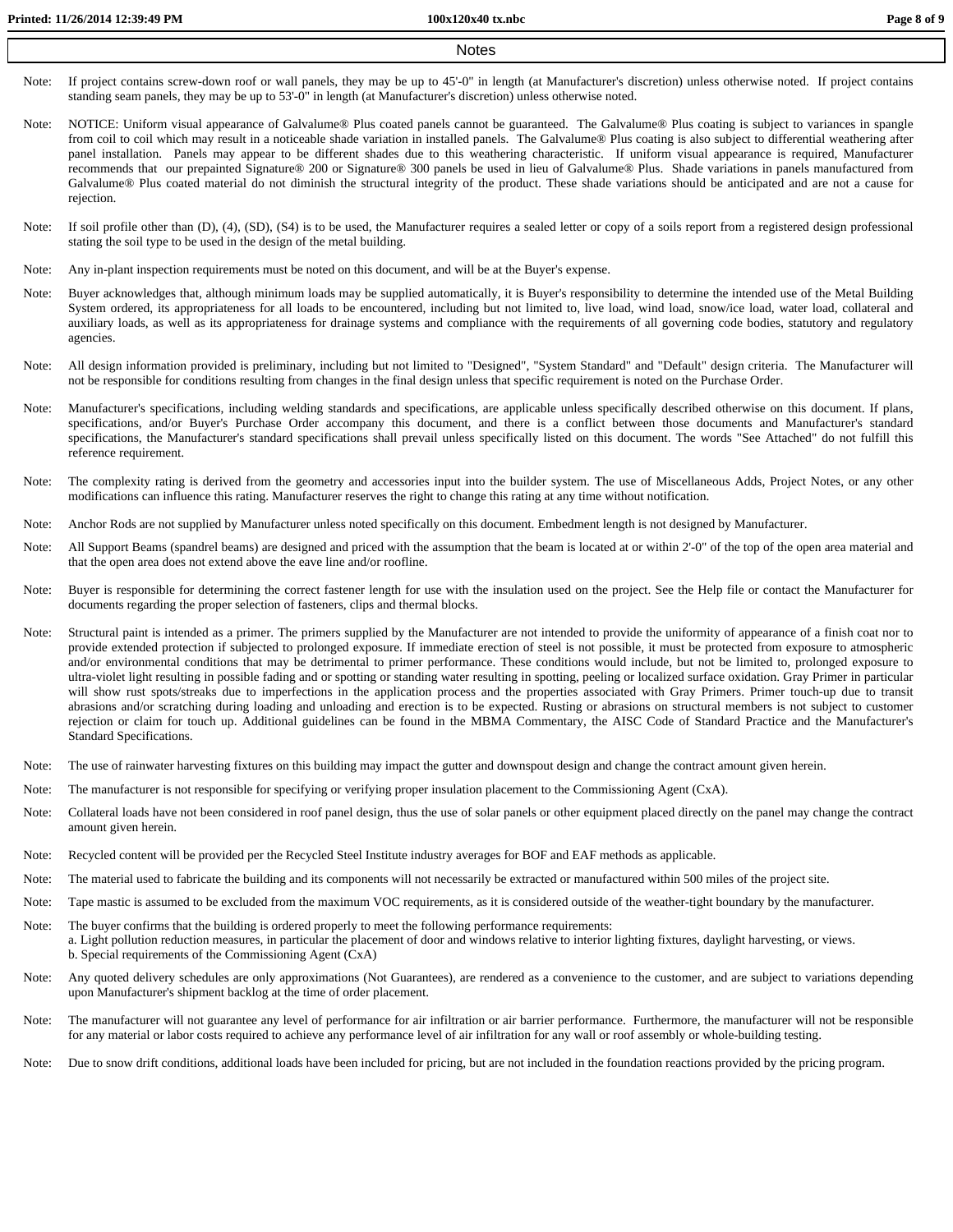| Printed: 11/26/2014 12:39:49 PM                                                        |                                                                  | 100x120x40 tx.nbc        | Page 9 of 9                                                                                                       |
|----------------------------------------------------------------------------------------|------------------------------------------------------------------|--------------------------|-------------------------------------------------------------------------------------------------------------------|
|                                                                                        |                                                                  | <b>Quotation Summary</b> |                                                                                                                   |
| Project ID<br>Owner<br>Buyer P.O. Number                                               | Ith                                                              |                          |                                                                                                                   |
| Seller<br>Seller Phone<br>Seller Fax                                                   | <b>LT H Steel Structures Inc</b><br>770-781-8279<br>678-208-5613 |                          |                                                                                                                   |
| Estimated Weight (lbs)                                                                 |                                                                  | 97,043.53                | <b>NOTES</b>                                                                                                      |
| Approved Factor (14 days)                                                              |                                                                  | 0.664176                 | Estimated production time to be 6-8<br>weeks. If a sooner production time is                                      |
| Weathertightness Warranty                                                              |                                                                  | N/A                      | needed, then we we can discuss<br>the payment terms and establish this                                            |
| Estimated Freight*                                                                     |                                                                  | <b>Included</b>          | in writing after all is agreed.                                                                                   |
| Estimated Tax $(0.00\%)$<br>Applicable tax will be added at the time of invoice.       |                                                                  | add tax                  | This building has typical freight -                                                                               |
| Adjusted Contract Total (48.52 Tons, ECF: 1)<br>Adjustment: - 9.000 Authorized by: LTH |                                                                  | \$136,730.00             | if purchasing for another location then<br>freight cost would need to be<br>reconfigured accordingly to location. |
|                                                                                        |                                                                  |                          |                                                                                                                   |

A 30 % deposit amount required to begin the order for engineering prints with a balance due at time of freight delivery to be paid by certified bank cashiers check. All materials will need to be removed from th freight carriers by others and the responsibility of the owner to check all quantities and materials to be in new condition.

| Acceptance of order _                      | <u> 1980 - Andrea Andrew Maria III (b. 1980)</u> | Date |  |  |
|--------------------------------------------|--------------------------------------------------|------|--|--|
|                                            |                                                  |      |  |  |
|                                            |                                                  |      |  |  |
|                                            |                                                  |      |  |  |
| <b>LTH Steel Structures Representative</b> | Title                                            | Date |  |  |

For Office use Only: 49.5000, 10.1200, 2501.6470, 1.5000, 25.0000, 44.0000, 2625.0000, 2472.0000, 2387.0000, 564.0457, 1214.0000, 0.0000, 24295.0810, 3021.5990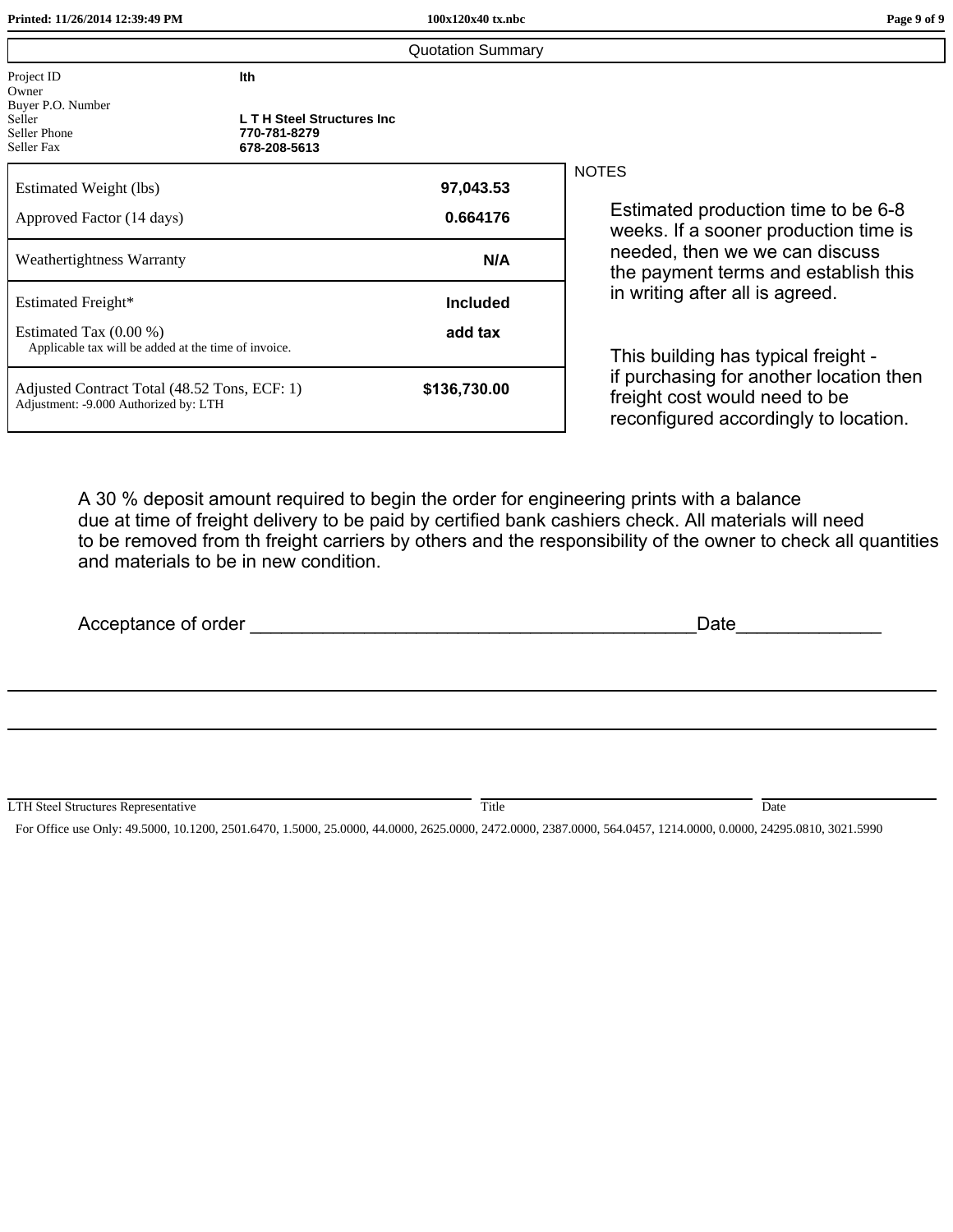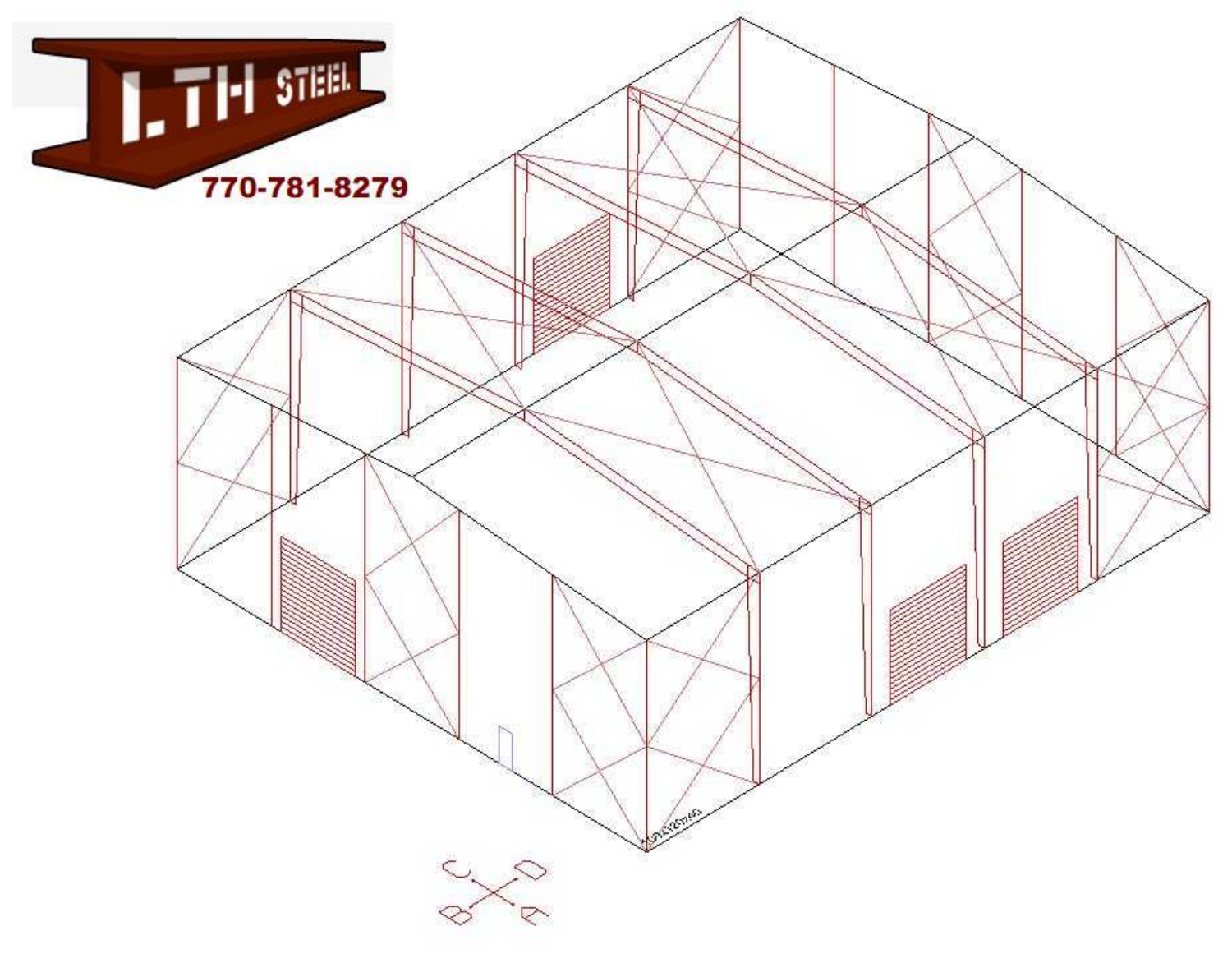